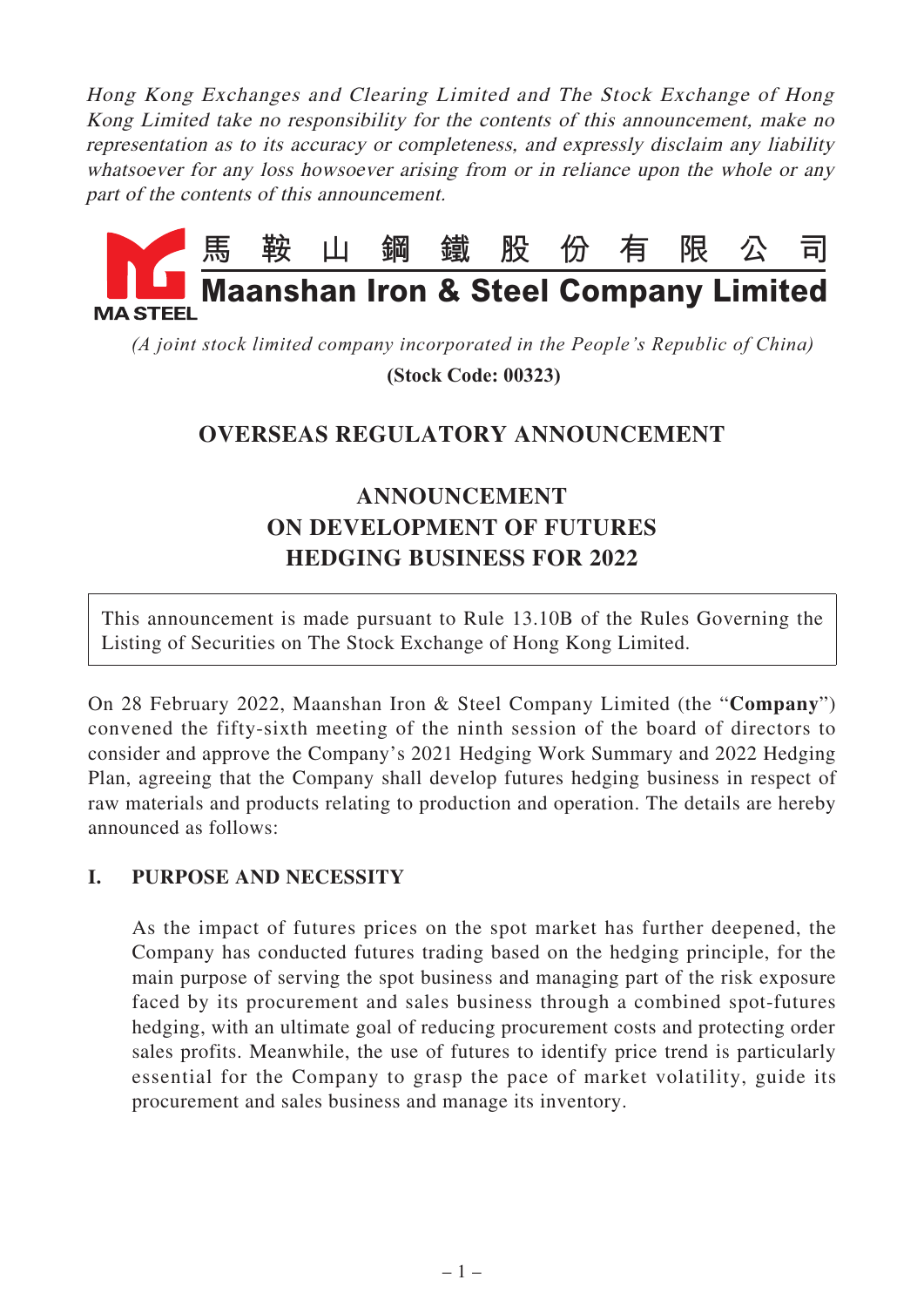#### **II. BASIC INFORMATION ABOUT THE BUSINESS**

Major futures commodities involved in the production and operation of the Company will be hedged. The largest scale of hedges in 2022 will include: 2.4 million tonnes of iron ore, 480,000 tonnes of coking coal, 240,000 tonnes of coke, 60,000 tonnes of manganese-silicon and ferro-silicon, 300,000 tonnes of steam coal, and 1.2 million tonnes of steel products. The scale of standing futures hedging funds will be RMB100 million, within which day-to-day hedging activities will be carried out, with 40% of the total funds (i.e. RMB40 million) as the stop-loss limit for day-to-day hedging activities in 2022.

#### **III. RISK ANALYSIS**

- 1. Basis risk. When the volatility of futures price is higher than the spot price, there will be a deviation of futures price from spot price in the market, making it difficult to achieve the hedging goal or even worse, causing losses on both futures and spot at the same time when there are adverse changes in basis.
- 2. Completion risk. The steel sold for hedging shall ensure that the steel to be delivered meets the requirements of the stock exchange for warehouse receipt registration. Physical delivery of purchased raw materials and fuels is subject to a risk that the delivered products will fall far short of the requirements of the Company's coal and ore allocation, making it difficult to feed into the furnace.
- 3. Liquidity risk. The limited trading volume of part of the hedged species, particularly as liquidity drops significantly before the delivery month, exposes the Company to the risk of failure to settle transactions or the volume not meeting the requirements of the hedging programme if the Company needs to hedge its recent steel inventories or procurement needs.
- 4. Internal control and operation risk. Due to the complexity of futures prices and the rapid and fast volatility, there is a risk that futures operations may not be opened and closed in a timely manner as required by the programme or instructions, and that there may be deficiencies in internal controls which may result in losses from futures hedging.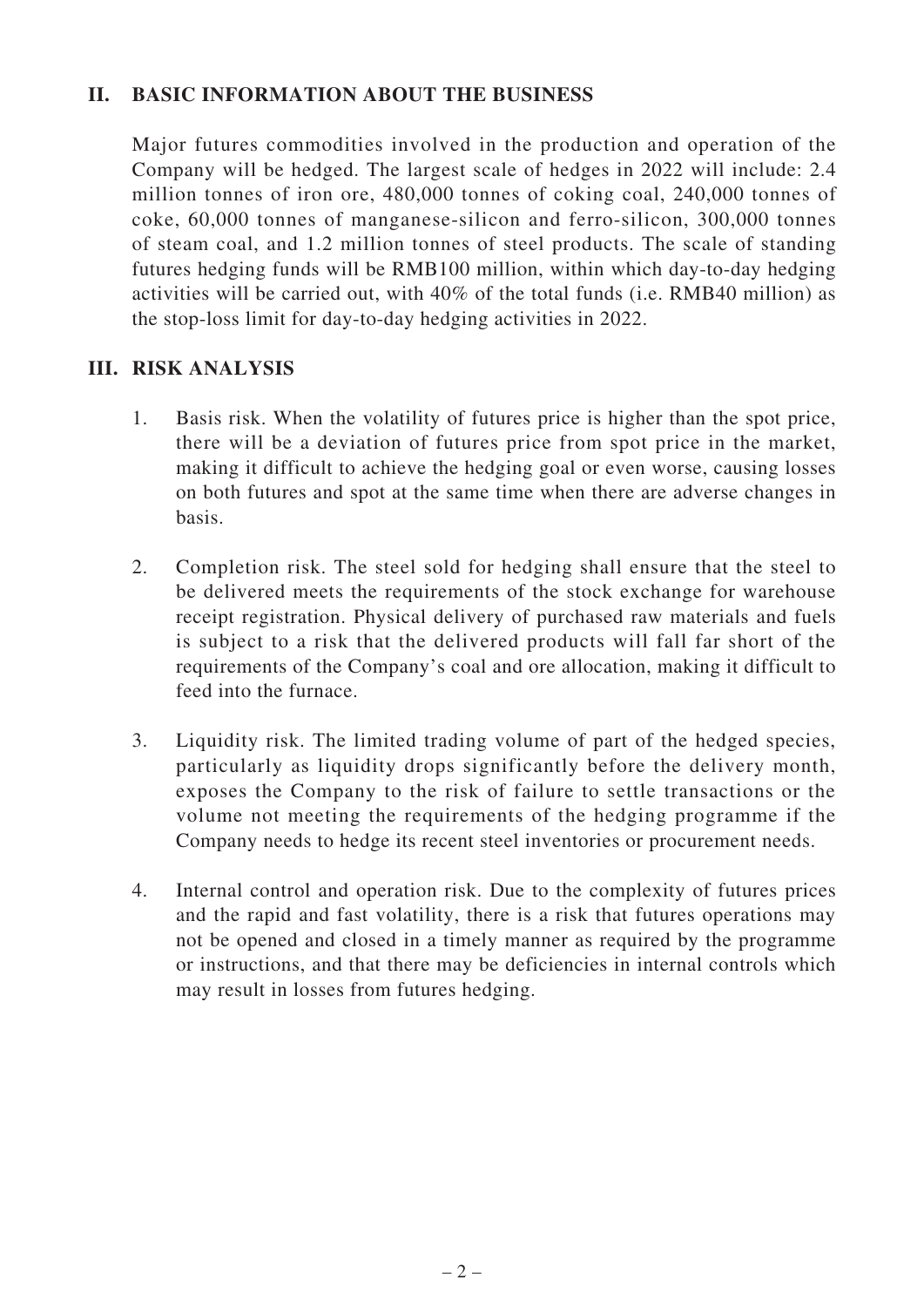## **IV. RISK CONTROL MEASURES**

The Company carries out the futures business without speculative purposes and strictly adheres to the hedging principle, and effectively prevents, detects and resolves risks in terms of organisation, systems and processes and risk control measures.

- 1. The Company has formulated and further improved the Administrative Measures For Its Futures Hedging Business, established a comprehensive organisational structure for hedging, with a clear division of function among the hedging leadership group, the hedging working group and the hedging risk control group, to ensure that the futures business process is carried out in an orderly manner under the management and supervision of the Company's leadership and relevant departments.
- 2. The Company has established an efficient hedging operation system, which, by keeping track of and forecasting the market, enables the Company to coordinate the needs of its procurement and sales operations and inventory targets, and make use of physical delivery or liquidation means to minimise the basis risk exposed in the hedging process.
- 3. The Company has built a strict trading management system whereby the total opening amount of trading shall not exceed the limit set in the hedging programme, the total amount of margin used for trading shall not exceed two-thirds of the trading account equity and the annual stop-loss limit shall be set for hedging operations.
- 4. The Company has established a hedging evaluation system, whereby the audit and finance departments shall evaluate the process and results of hedging work respectively and report to the board of directors on a half-yearly basis. The audit and evaluation system plays an important role in process control and operational regulation.

## **V. INDEPENDENT DIRECTORS' OPINION**

Independent opinion of the independent directors in respect of the development of futures hedging business: it is necessary and feasible for the Company to develop futures hedging business in accordance with the actual situation and market changes to reasonably avoid the operational risks arising from significant price fluctuations, under the premise of ensuring normal production and operation. The decision-making procedures of the board of directors of the Company are in compliance with the relevant laws and regulations, and the corresponding business approval process and risk control system have been established to effectively prevent and control the risks of the hedging business. There are no circumstances which are detrimental to the interests of the Company and its shareholders. Therefore, it is agreed that the Company shall develop the hedging business.